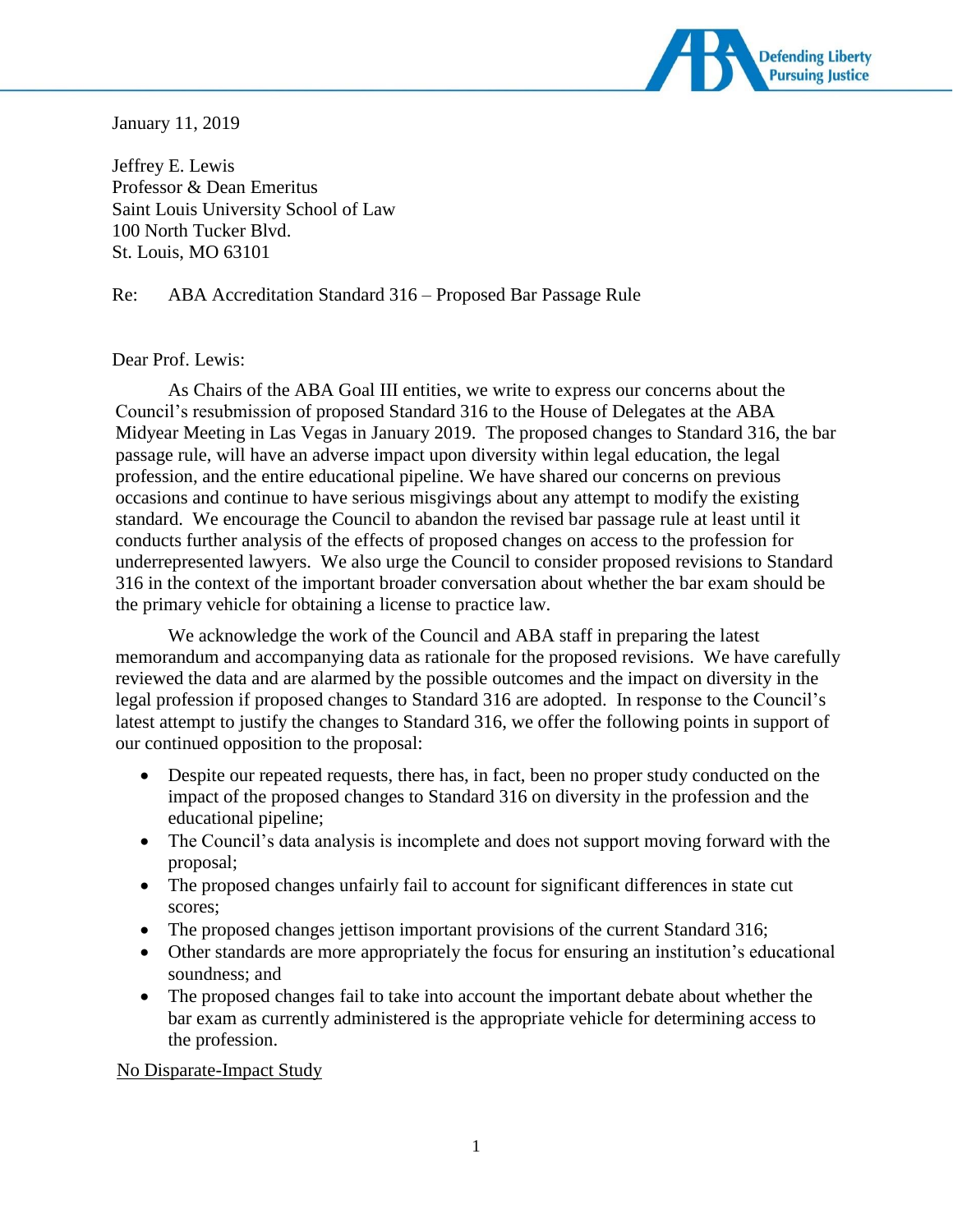In two of our previously submitted comments, $<sup>1</sup>$  we requested a thorough study on the</sup> proposed standard's impact on diversity in the profession and in the educational pipeline. This request was echoed by the other commenters, including the State Bar of California in a letter to Jeffrey Lewis, dated October 3, 2013, and by the HBCU Deans in an article published in the National Law Journal, dated October 19, 2016. The recent memo and analysis provided by the Council refers to HBCU schools, but it is well short of a thorough study of the impact on diversity. In addition to the HBCU schools, there are other schools that have significant minority enrollments, such as schools in Puerto Rico, most of the schools in California, and other schools across the country. The impact of Standard 316 upon these schools must be studied.

Moreover, merely looking at whether particular law schools could have met the new standard in the past does not address the impact the new standard could have on schools' future efforts to reach out to and matriculate diverse applicants. The likely result of the proposed changes to Standard 316 is that law schools facing pressure to increase bar passage to maintain accreditation will adjust admissions standards in a way that decreases the diversity of their student bodies. This potential impact of the proposed changes on diversity in the educational pipeline is left completely unaddressed in the Council's justification.

## Incomplete Data Analysis

The Council's memo includes an analysis of the data of the bar performance from 2013 through 2017, but falls far short of a complete and thorough study. The data consists of voluntary surveys, not representative of all schools, and analysis that contains gaps in the data as described below.

## • 2013 & 2014 Data

The memo contains data regarding the 2013 and 2014 bar exam. However, as noted in a previous correspondence, the survey findings are incomplete. The voluntary surveys included responses from only 45% of the schools for 2013 and only 40% of the schools for 2014, representing just a small snapshot of the entire landscape.<sup>2</sup>

## • 2015 Data

 $\overline{a}$ 

The ultimate pass rates reported in 2015 revealed that 19 schools failed to reach the requirements in the proposed standard. Had the proposed revisions to Standard 316 been in effect, these 19 schools could have lost their accreditation. Although the memo notes that four of six HBCU law schools and 19 of 21 ABA-approved California law schools reported ultimate

<sup>1</sup> Letter to Jeffrey Lewis, dated October 10, 2013, and letter to Maureen O'Rourke, dated November 2, 2017.

<sup>&</sup>lt;sup>2</sup> Legal Ed Standard 316 Memo, page 5. In addition, the 2013 bar results were comprised primarily of students matriculating in 2010, the highpoint of admissions. The pre-law indicators, assuming these indicators have some correlation to bar performance, have since declined. The 2014 bar results were comprised primarily of students matriculating in 2011, the start of the downturn in admissions and the corresponding drop in admissions credentials. As Erica Moser, former President of the National Conference of Bar Examiner's prophetically predicted in her President's Message of March 2013, "It is reasonable to prepare for a dip in the performance of the graduates on the July examinations in 2015 and 2016 as the September 2012 and 2013 matriculants complete their degrees." Thus, analysis over these two years may not be measuring cohorts with comparable characteristics. Instead, the analysis should focus on the data beginning with the 2015 graduating class.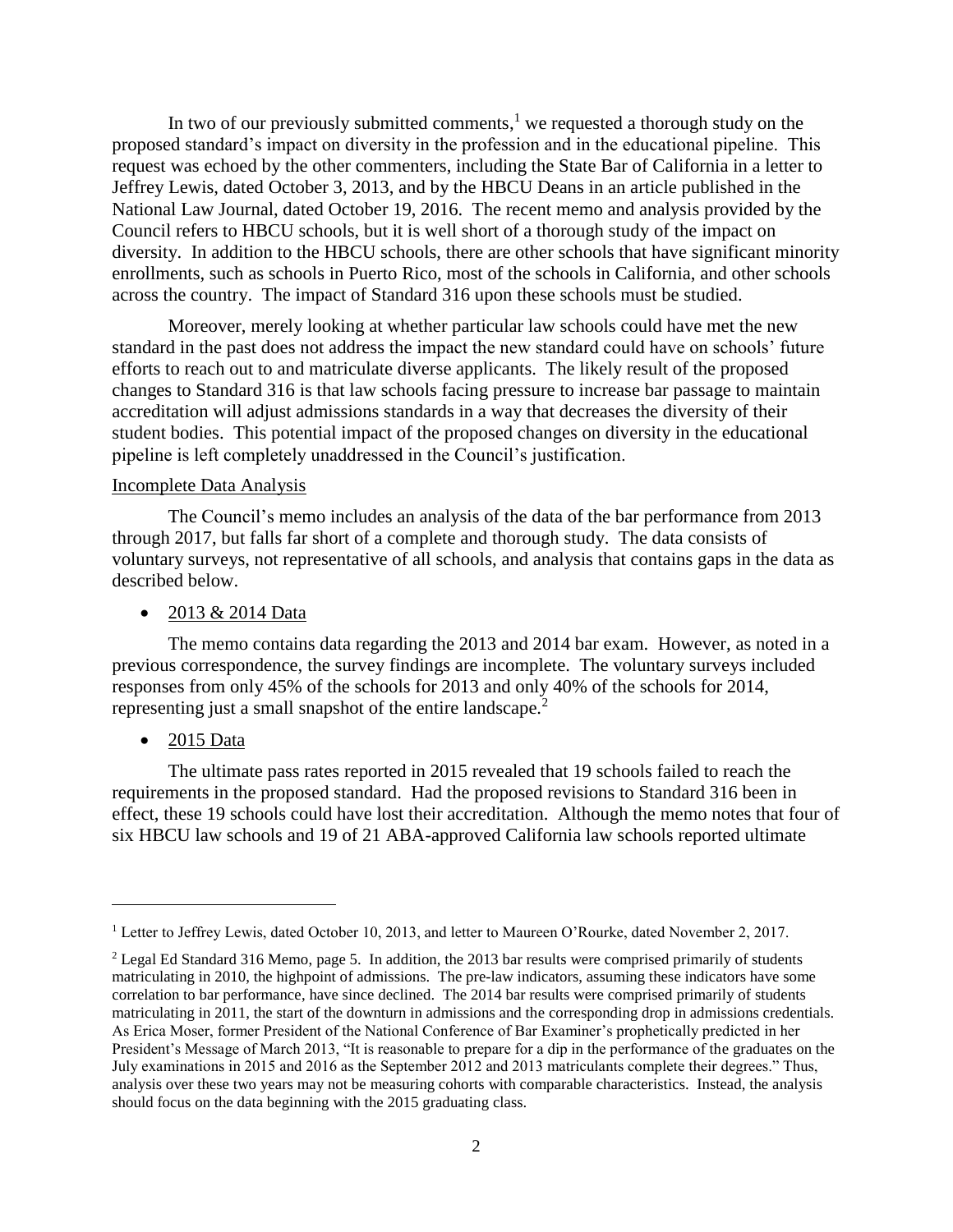pass rates of 75% or higher,<sup>3</sup> taking a closer look at some of the 19 schools below the revised standard's threshold reveals that 11 of the 19 schools had significant populations of students of color, i.e., at least 30% students of color.<sup>4</sup> If these schools had lost their accreditation, this would have considerably harmed efforts to diversify the legal profession.

## • 2016 Data

The 2016 data reveals some gaps and lots of uncertainty. The analysis describes two categories of schools, those schools in the 65% - 74% range and those schools below 50%. The memo noted "some concerning outcomes," with 21 schools having "first-time rates for 2016 graduates below 50 percent," including one HBCU and six California schools.<sup>5</sup> But the analysis does not account for the 37 schools with first-time pass rates between 50% and 65%. If the assumption is that graduates at those schools between 65% and 74% are likely to pass and exceed the 75% threshold and that those graduates at schools below 50% are not likely to reach the 75% threshold, what do we conclude about the graduates at the 37 schools between 50% and 65%? What is the likelihood that these schools will be able to reach the 75% level within the proposed two-year period?

When we examine the entire group of 58 schools with bar passage rates below 65%, we find five more HBCU schools (one at 50.47% and one at 50.95%), one more Puerto Rican school, and five additional California schools (one at 52.30%). When all of these schools below 65% are considered together, the totals are alarming. Six of the six HBCU schools, three of the three Puerto Rican schools, and twelve of the twenty-one California schools<sup>6</sup> are in danger of not reaching the threshold and losing their accreditation. In addition to these, there are other schools with significant numbers of minority students. Based on these numbers, there is little doubt that the proposed changes to Standard 316 would have a significant impact on diversity in the profession.

### $\bullet$  2017 Data

 $\overline{a}$ 

The data and analysis for 2017 provides, according to the memo, a "marginally better" overall picture:

One hundred twenty-two (122) of 203 schools had first-time pass rates at or above 75 percent after one year. However, there continues to be a number of schools (15 for 2017) with first-time pass rates below 50 percent... Of those, one is an HBCU and four are California schools.<sup>7</sup>

<sup>3</sup> Legal Ed Standard 316 Memo, page 6.

<sup>4</sup> American (34.9); Arizona Summit (34); Atlanta's John Marshall (50.7); Barry (34.5); District of Columbia (50.7); Florida Coastal (37.2); Golden Gate (36.2); Howard (92.9); Inter American – PR (100); Pontifical Catholic – PR (100); and Whittier (44.4).

<sup>5</sup> Legal Ed Standard 316 Memo, page 6. The number of California schools in this group is actually seven: Western State, Southwestern, Thomas Jefferson, Golden Gate, San Francisco, La Verne, and Whittier.

<sup>6</sup> California – Hastings (52.30); California Western (63.07); Chapman (58.33); Golden Gate (35.40), La Verne (32.66), McGeorge (58.74); San Francisco (34.82), Santa Clara (63.72); Southwestern (38.26), Thomas Jefferson (37.32), Western State (45.46), Whittier (22.66).

<sup>7</sup> Legal Ed Standard 316 Memo, page 6.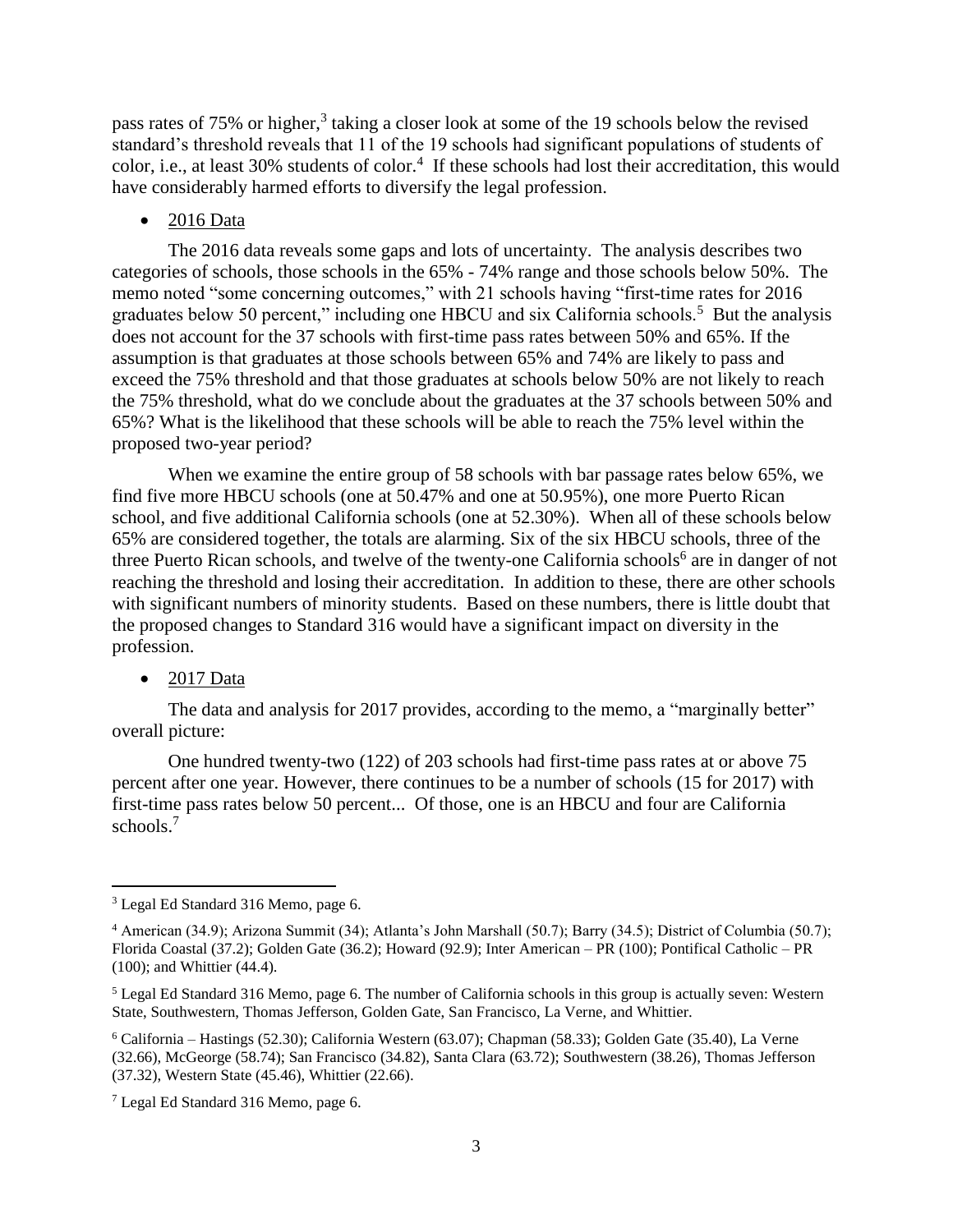Similar to the analysis of the 2016 data, what about the 29 schools with first-time pass rates between 50% and 65%? Which way do they tend to track? In this group, there are four additional HBCU schools, and seven more California schools. These schools below 65% include five of six HBCU schools,<sup>8</sup> three of three Puerto Rican schools, and eleven of twenty-one California law schools.<sup>9</sup>

#### • Combined 2016 and 2017 Data

The memo goes on to note that, "There are 11 schools with sub-50 percent first-time pass rates for both 2016 and 2017. One is an HBCU, and 4 are California schools."<sup>10</sup>

But again, considering schools in the range from 50% to 65%, there are 25 additional schools with graduates with first-time pass rates between 50% and 65% in both 2016 and 2017. Combined there are 36 schools that were below 65% in both years. Four more are HBCU schools and 7 more are California schools. The memo neglects to mention that all three schools in Puerto Rico are in this group, two were below 50% and the other between 50% and 65%. In 2017, all three were below 50%.

Thus, the potential number of schools that may fail to satisfy proposed Standard 316 in both 2016 and 2017 could include five of the six  $HBCUs$ ,<sup>11</sup> all three of the Puerto Rican schools, and 11 of the 21 California schools.<sup>12</sup> There are also additional schools with significant populations of minority students. This possibility is alarming and should generate enough concern to further study the impact of the proposed standard on diversity.

#### • Bar Results Declined in 2018

Bar exam results from 2018 show that results have declined across the nation based on a 2.2-point decline in MBE scores. The national data showed declines from 2017 in such states as Florida (down 4.1 points to 67.2%), Texas (down 3 points to 77.87%), and New York (down 3 points to 83%). In California, which produces an eighth of the graduates nationwide, the firsttime pass rate for graduates of California ABA-accredited law schools dropped 6 percentage points from July 2017 to July 2018 (70% to 64%).

What will the trend be for future graduates sitting for the bar exam? Perhaps looking back at the pre-law indicators may provide some insights. Have the pre-law indicators of matriculants changed over the past years? We urge that a disparate impact study take into account the future trends of bar performance, since schools will be evaluated on their performance in the future.

 $\overline{\phantom{a}}$ 

<sup>8</sup> District of Columbia (38.46); Florida A&M (51.24); North Carolina Central (57.14); Southern (57.81); Texas Southern (60.00).

<sup>9</sup> California – Hastings (60.59); California Western (59.69); Chapman (63.88); Golden Gate (35.40), La Verne (42.11), McGeorge (62.20); San Francisco (52.05), Southwestern (52.78), Thomas Jefferson (29.17), Western State (58.66), Whittier (35.26).

<sup>10</sup> Legal Ed Standard 316 Memo, page 6.

<sup>&</sup>lt;sup>11</sup> District of Columbia, Florida A&M, North Carolina Central, Southern, Texas Southern.

<sup>12</sup> California – Hastings, California Western, Chapman; Golden Gate, La Verne, McGeorge, San Francisco, Southwestern, Thomas Jefferson, Western State, Whittier.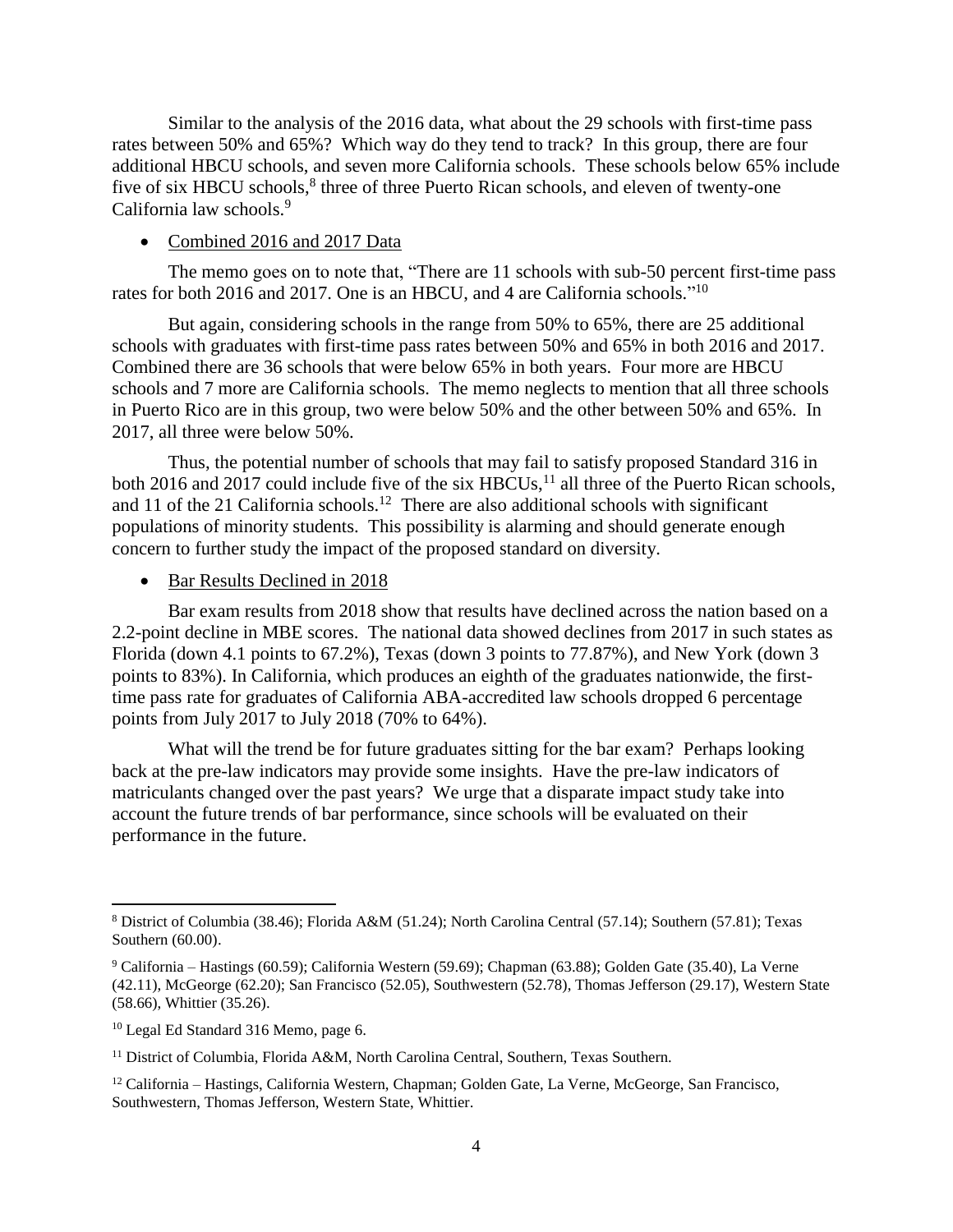## Disparity with State Cut Scores

In the original Standard 301-6 and now Standard 316(a)(2), the Council acknowledged the challenges posed by variances among state cut scores and continues to make allowances for schools to be within fifteen points of the state average for ABA graduates. The latest memo does not address the disparity in state cut scores other than to note that it exists.<sup>13</sup>

The Council does not explain why it has not retained provisions for the variances in cut score other than to infer that states could lower their cut score to prevent losing schools. This approach does not guarantee that states will necessarily follow course since rational market pressures to equalize licensing standards do not appear to play a significant role in a person's decision on where to sit for the bar. Data shows, for example, that five of the states with the lowest bar passage rates (DC, CA, NY, MD, and FL) are also the same states with the highest number of test takers. Indeed, DC, which in 2016 held the number one spot for the lowest bar passage rate also held the number one spot for the number of test takers. And California, with the second lowest bar passage rate, is also the state with the highest number of failed test takers.<sup>14</sup>

These variances among state cut scores will result in a disparity in the impact of proposed Standard 316. With an average first-time pass rate of 64% for California ABA-accredited law school graduates in July 2018, it is likely that half the California ABA-accredited law schools will have first-time pass rates below 64%, which happens to be below the safe range of 65% or above as suggested by the memo, i.e. "based on experience, [schools] should have sufficient repeat-takers who pass or graduates who passed and had not sat for the exam in the first year following graduation to meet or exceed the 75 percent threshold after two years."<sup>15</sup>

Given this data, it is possible that when the eventual pass rates for the twenty-one California schools are tallied for the 2018 graduates, ten of the twenty-one California schools may fail to reach the 75% threshold within the proposed two years. Given the wide variances in state cut scores, any revised standard should make allowances for states with higher than average cut scores.

## Retain Provisions from the Current Standard 316

Rather than replacing the entire Standard 316 and ignoring the considerations that went into developing the current provisions, the Council should retain some of the provision from Standard 316(c), specifically sections (3), (4), (6), (7), and (8). These provisions provide guidance for the schools for enhancing bar performance and address some of the challenges and reality of bar passage.

- Standard 316 (c)(3) provides guidance for both the school and the Council to assess the actions taken by the school.
- Standard 316 (c)(4) ensures that graduates who do not pass are not abandoned by their school after failing the exam.

l

<sup>13</sup> Legal Ed Standard 316 Memo, page 6.

<sup>&</sup>lt;sup>14</sup> Jeff Kerr, Bar Exam Analysis: Washington DC has the Lowest Bar Rate, California has the Most Failed Test Takers, Nov. 21, 2016, CaseFleet, https://www.casefleet.com/blog/bar-exam-analysis-state-breakdown-pass-failrates.

<sup>&</sup>lt;sup>15</sup> Legal Ed Standard 316 Memo, page 6.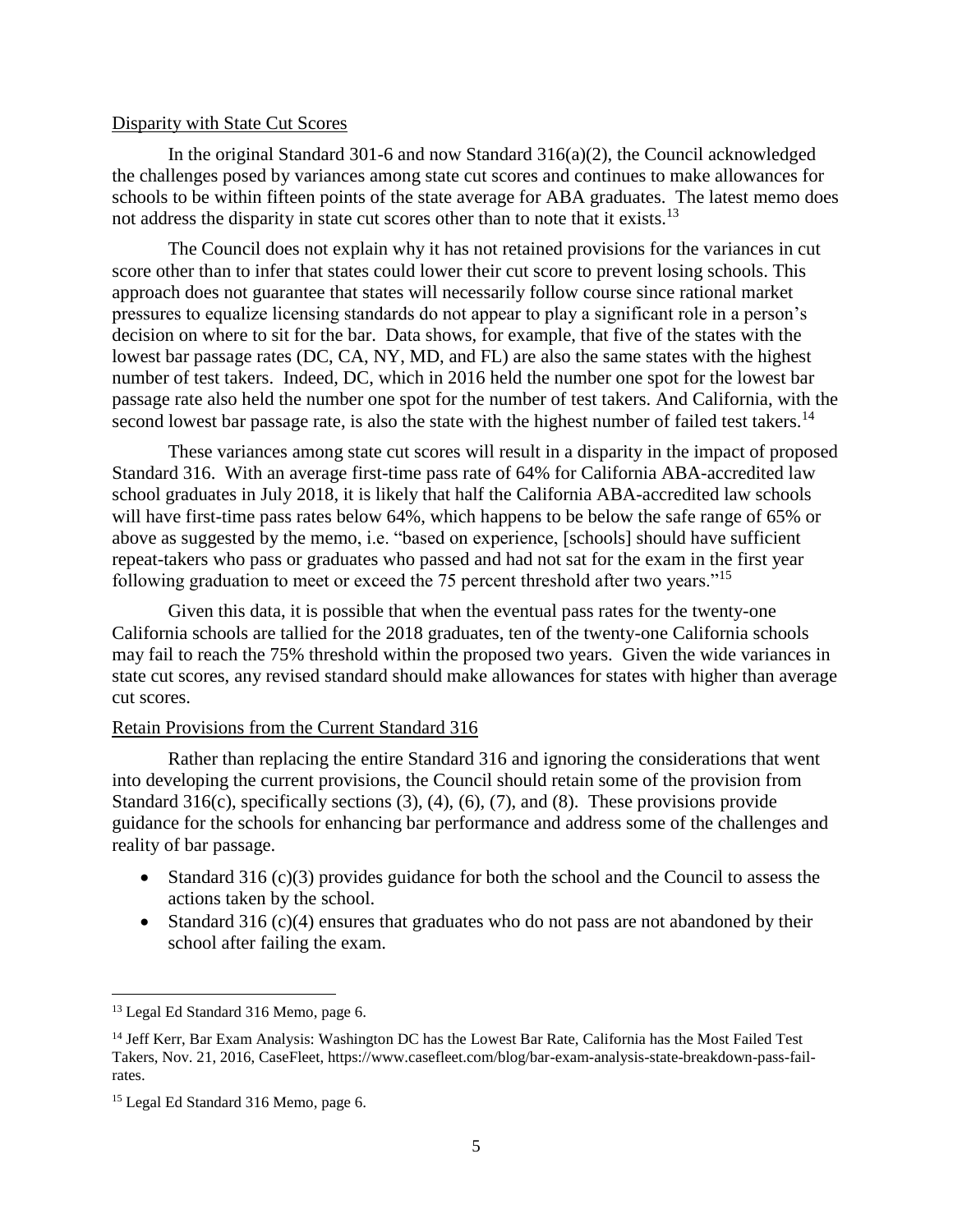- Standard 316 (c)(6) addresses the prevalent practice of top students transferring to another school after a successful first year.
- Standard 316 (c)(7) provides relief for schools that have endured natural disasters, such as recent hurricanes and fires.
- Standard 316 (c)(8) acknowledges the educational mission of the school.

## Enforce Other Means of Ensuring a Sound Program of Education

The memo noted that Standard 316 is "an important piece of a set of outcomes that are connected and relevant to the fundamental question of whether a law school's program is sound. The other relevant and related outcomes are admissions (Standard 501), attrition (Int. 501-3), and academic support and program of legal education (Standards 309 and 301)."<sup>16</sup> We agree and also suggest including Standards covering Learning Outcomes (302), Assessment of Student Learning (314), and Evaluation of Program of Legal Education (315) in the list to ensure a complete, quality legal education consistent with the intent of the accreditation standards and the expectations of potential students. Furthermore, we encourage the Council to assess, monitor, and actively enforce all of these Standards during accreditation visits.

## The Validity of the Bar Exam and its Effect on Legal Education is Debated

Consistent with the ABA's important work to promote the adoption of sound learning outcomes and assessment as part of a good legal education, the ABA's Commission on the Future of Legal Education has also considered how law schools should respond to the dramatic changes anticipated in the legal profession in the next decade and beyond. This important conversation has not shied away from the elephant in the room: the need to assess whether the bar examination as a licensing tool is effectively measuring and keeping pace with the skills that lawyers will need to practice law today and in the future. Questions over the validity of the bar exam as a measure of good lawyering have been well studied for decades,  $17$  and they assume increasing urgency today in light of the disparate impact of the bar exam on the diversity of the legal profession, as well as its effect to stall teaching innovation in the classroom as more law schools struggle to satisfy Standard 316, while largely emphasizing teaching to the exam.

In conclusion, we appreciate the memo and data provided by the Council in support of the revisions to Standard 316. But the data is incomplete and does not provide sufficient rationale for the revisions. Implementation of the proposed standard would provide a very uncertain future for schools with large populations of diverse students—especially the HBCUs and those schools in Puerto Rico and California. The proposed standard continues to threaten attempts to diversify law schools and ultimately the legal profession.

\* \* \*

We ask that the Council continue with data collection and complete a full analysis of the impact of any changes to Standard 316 on diversity in the legal profession and the access to justice on the part of our diverse communities. At the same time, we urge the Council to ensure law school compliance with all accreditation standards to ensure that students receive a quality, sound legal education as envisioned by the standards. Finally, we ask that the Council engage in

 $\overline{\phantom{a}}$ 

<sup>16</sup> Legal Ed Standard 316 Memo, page 2.

<sup>17</sup> *See, e.g.*, [https://diversity.ucdavis.edu/news/when-more-half-law-graduates-fail-california-bar-exam.](https://diversity.ucdavis.edu/news/when-more-half-law-graduates-fail-california-bar-exam)